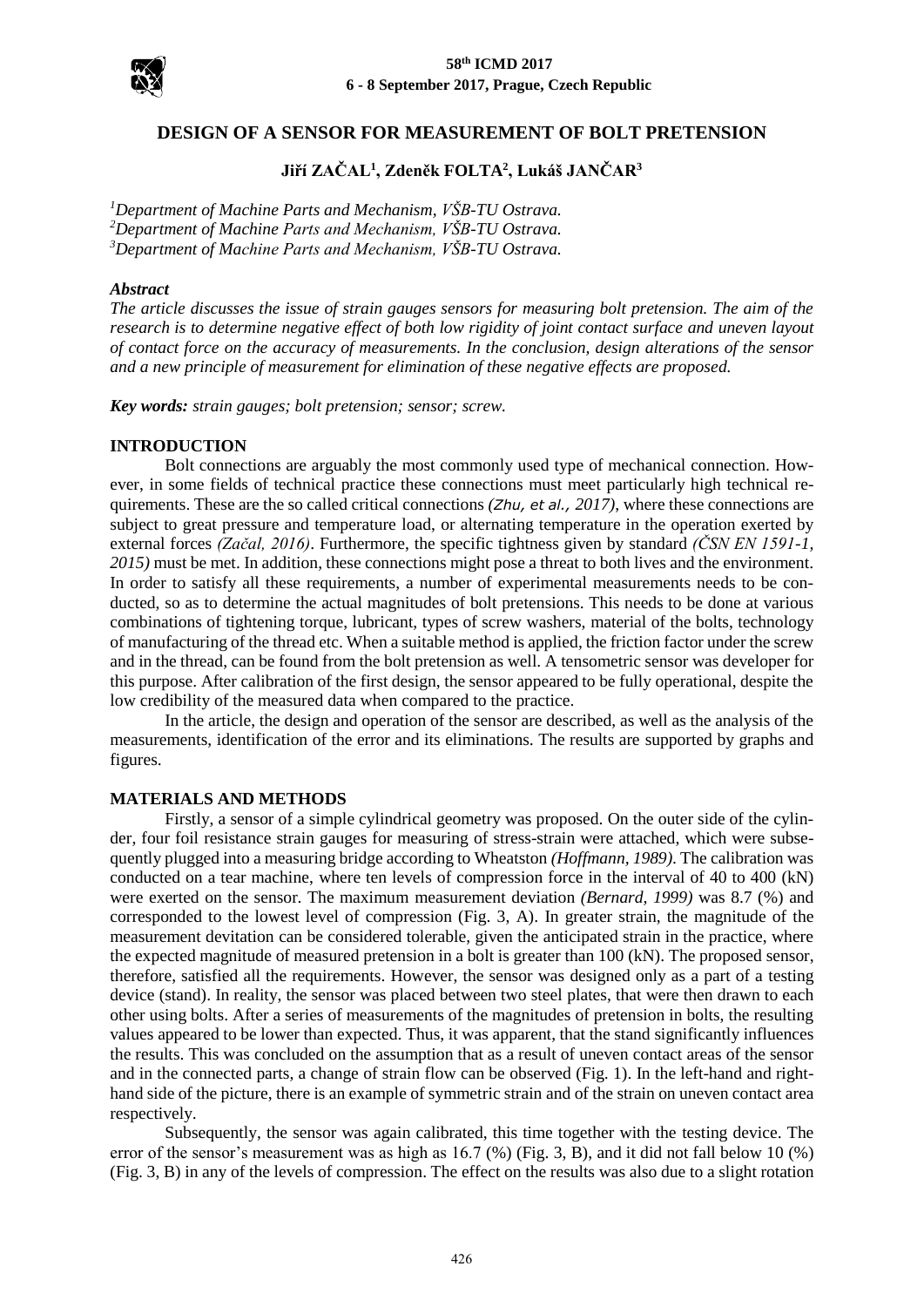

of the sensor (Fig. 3, C). Therefore, a control of the sensor's geometry was conducted using three-dimensional measuring mechanism, in which values of planarity, perpendicularity and parallelism were ensured. Nevertheless, the functional areas of the sensor did not show any malfunction. After a further analysis of the tightening, a slight rotation of the contact area was exhibited, as a result of incorrect construction of the testing device. Furthermore, a significant and uneven compression damage was of contact areas of the steel plates occurring, as they had been manufactured from a steel of low rigidity. The impact of the rotation of the parts of the testing device can at least partially be eliminated by a suitable modification the shape of the sensor. By means of symmetrical narrowing of the casing, such point is created in which tension, arising as a result of added bending from uneven contact of the contacting areas.



*Fig. 1 The change in the strain flow on the sensor of a cylindrical shape.*

Using the FEM calculation (in ANSYS Workbench R18.0 Academic), several different geometries of the sensor were tried. It was shown that symmetrical reduction of the casing from outer and inner side is the the optimal modification of the shape (Fig. 2).



*Fig. 2 The change in the strain flow on the sensor with shape modification.*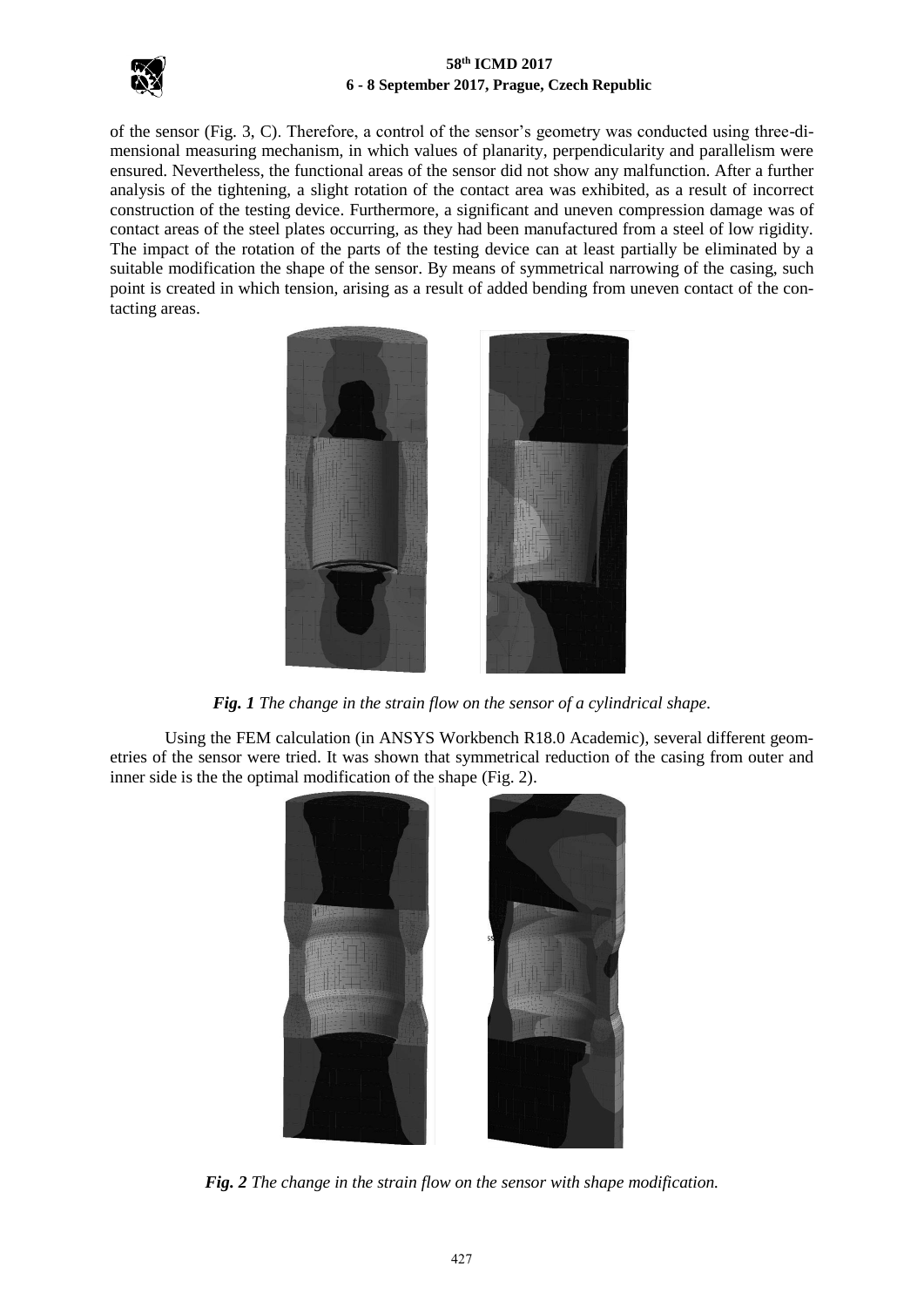

However, even here a complete elimination of the uneven contact surface was not achieved. For better elimination of these impacts, the sensor would need to be longer, which would in this case not be possible. The given size of the unevenness of the contact areas in the FME calculation was 0.5 to 1 (mm).

Subsequently, the sensor was manufactured according to the new construction (Fig. 2). This time, four strain gauges of the XY type T/Rosette were used. Two of them were attached to the outer side of the casing on the opposite sides. Remaining two strain gauges were attached opposite to them from the inner side. Foil resistance strain gauges were again plugged in the Wheatston bridge. Owing to this configuration, both the bending of the coating and the effect of the temperature can be compensated. Moreover, amplification of the signal from strain gauges increased measurement sensitivity were also achieved. Calibration of the new sensor exhibited significant improvements of the results, even in case of it's inserting into the stand. However, the measurement devitation was still found around 3.5 (%) (Fig. 3, D) and was substantially determined by the change of the position of the sensor. It was, therefore, necessary to verify the impact of the compression damage of soft contact surface of the stand. Areas with damaged surface due to compression were removed by machining and then hardened washers were inserted into them.

#### **RESULTS AND DISCUSSION**

The final modification of the shape of the sensor led to further reduction of the measuring devitation (Fig. 3, E). Due to the modification of the contacting areas, manipulation of the sensor is enabled without causing indefinite change of measurement properties of the sensor. However, the precision of the sensor strongly depends on following certain conditions. Its dimensions limit the range of use in terms of size of the used bolts, and by that the magnitude of the measured pretension in the bolts. Reliable results can only be guaranteed only for clamping force exceeding 80 (kN). Furthermore, either sufficiently hard contacting areas or elimination of any source of uneven strain need to be ensured.

Considering these limits. it can be concluded that the use of resistance gauge strains for sensors of pressure force is not suitable. Modification of the contacting areas to a spherical shape can be considered, however precise manufacture would be demanding and expensive. Thus, it is proper to consider a completely different principle of the measurement. The principle of magnetostrictive sensors might be a possibility. As a result of deformation arising as a result of acting external forces, a change of permeability of the ferromagnetic is observed. Thus, the inductivity changes, which can be evaluated using methods of the measuring bridge *(Hoffmann, 1989)*. However, the design of such sensor needs to be subjected to thorough experiment. Further method of measurement is utilisation of hydraulic or pneumatic mechanism. Measured parameters would be shifting or change of pressure, and would then by converted to the magnitude of the bolt pretension.



Measurement Deviation